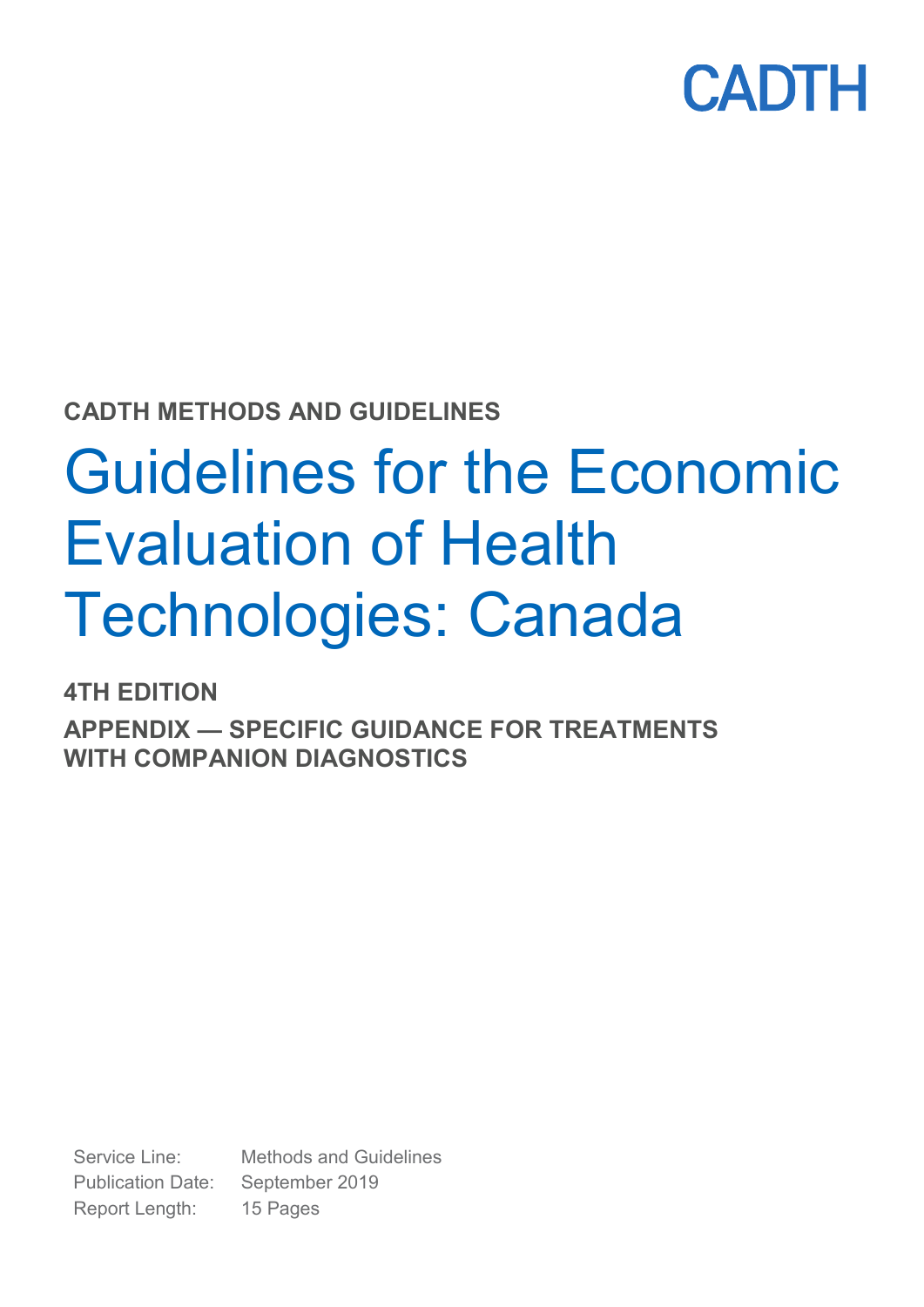

**Cite As:** *Guidelines for the economic evaluation of health technologies: Canada. 4th ed. Appendix — Specific guidance for treatments with companion diagnostics.* Ottawa: CADTH; 2019 Sep.

**Disclaimer:** The information in this document is intended to help Canadian health care decision-makers, health care professionals, health systems leaders, and policy-makers make well-informed decisions and thereby improve the quality of health care services. While patients and others may access this document, the document is made available for informational purposes only and no representations or warranties are made with respect to its fitness for any particular purpose. The information in this document should not be used as a substitute for professional medical advice or as a substitute for the application of clinical judgment in respect of the care of a particular patient or other professional judgment in any decision-making process. The Canadian Agency for Drugs and Technologies in Health (CADTH) does not endorse any information, drugs, therapies, treatments, products, processes, or services.

While care has been taken to ensure that the information prepared by CADTH in this document is accurate, complete, and up-to-date as at the applicable date the material was first published by CADTH, CADTH does not make any guarantees to that effect. CADTH does not guarantee and is not responsible for the quality, currency, propriety, accuracy, or reasonableness of any statements, information, or conclusions contained in any third-party materials used in preparing this document. The views and opinions of third parties published in this document do not necessarily state or reflect those of CADTH.

CADTH is not responsible for any errors, omissions, injury, loss, or damage arising from or relating to the use (or misuse) of any information, statements, or conclusions contained in or implied by the contents of this document or any of the source materials.

This document may contain links to third-party websites. CADTH does not have control over the content of such sites. Use of third-party sites is governed by the third-party website owners' own terms and conditions set out for such sites. CADTH does not make any guarantee with respect to any information contained on such third-party sites and CADTH is not responsible for any injury, loss, or damage suffered as a result of using such third-party sites. CADTH has no responsibility for the collection, use, and disclosure of personal information by third-party sites.

Subject to the aforementioned limitations, the views expressed herein are those of CADTH and do not necessarily represent the views of Canada's federal, provincial, or territorial governments or any third party supplier of information.

This document is prepared and intended for use in the context of the Canadian health care system. The use of this document outside of Canada is done so at the user's own risk.

This disclaimer and any questions or matters of any nature arising from or relating to the content or use (or misuse) of this document will be governed by and interpreted in accordance with the laws of the Province of Ontario and the laws of Canada applicable therein, and all proceedings shall be subject to the exclusive jurisdiction of the courts of the Province of Ontario, Canada.

The copyright and other intellectual property rights in this document are owned by CADTH and its licensors. These rights are protected by the Canadian *Copyright Act* and other national and international laws and agreements. Users are permitted to make copies of this document for non-commercial purposes only, provided it is not modified when reproduced and appropriate credit is given to CADTH and its licensors.

**About CADTH:** CADTH is an independent, not-for-profit organization responsible for providing Canada's health care decision-makers with objective evidence to help make informed decisions about the optimal use of drugs, medical devices, diagnostics, and procedures in our health care system.

**Funding:** CADTH receives funding from Canada's federal, provincial, and territorial governments, with the exception of Quebec.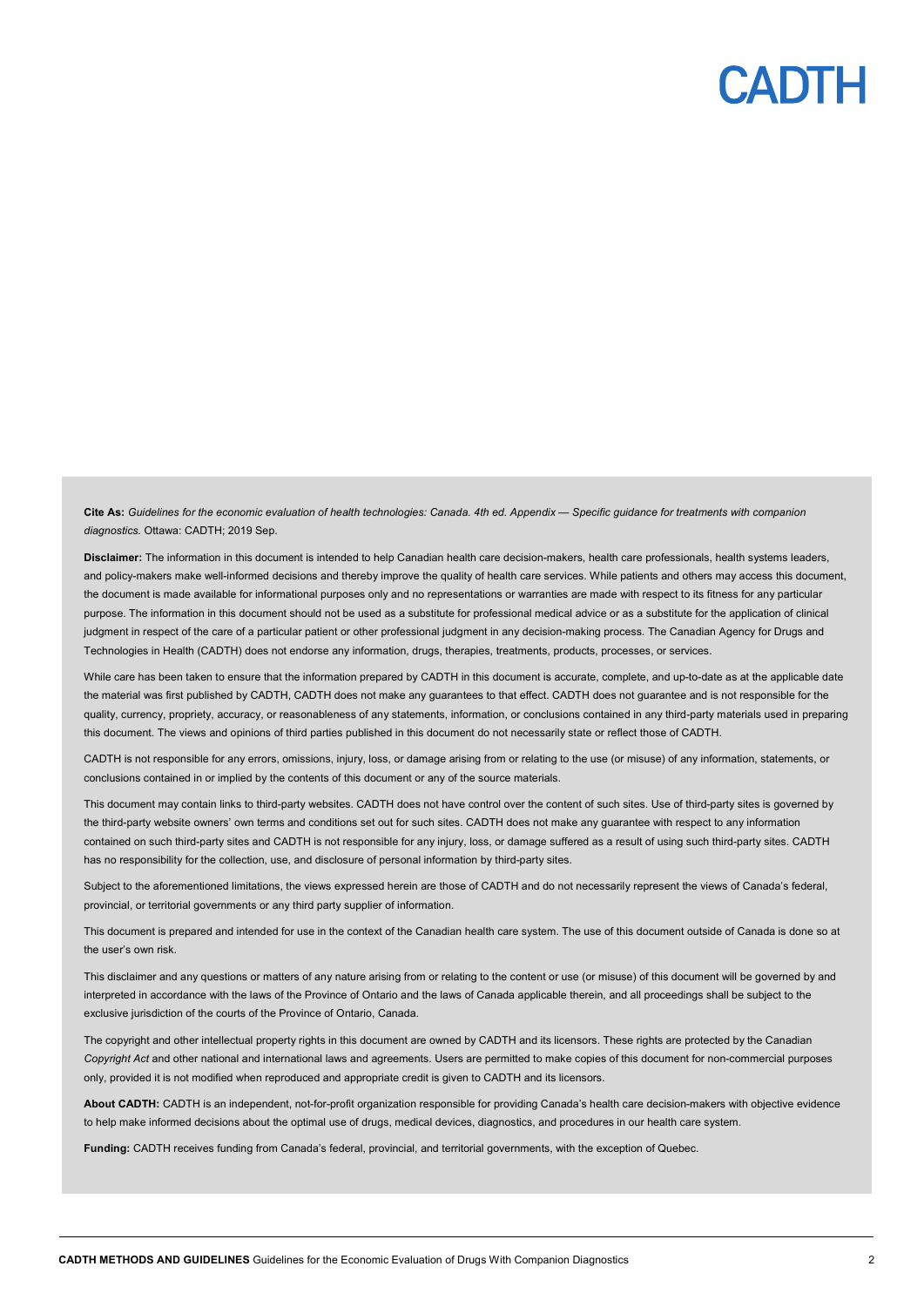

### <span id="page-2-1"></span>**Acknowledgements**

### <span id="page-2-2"></span>**Authors**

Christopher McCabe, BA, MSc, PhD, Institute of Health Economics Bethany Shinkins, MSc, DPhil, University of Leeds, Leeds, UK Karen M. Lee, MA, Director Health Economics, CADTH Suzanne LaPlante, BPharm, MSc, DLSHTM, Health Economist, CADTH

<span id="page-2-3"></span>All authors drafted the guidelines, revised, and approved the final draft.

### **Contributors**

CADTH would like to acknowledge the following individuals for their contributions: Kim Baird, BA, PMP, provided project management support and helped with organizing the project.

### <span id="page-2-4"></span>**Reviewers**

### <span id="page-2-5"></span>**Peer Reviewers**

Doug Coyle, MA, MSc, PhD Professor, School of Epidemiology and Public Health University of Ottawa Ottawa, Ontario

Lauren E. Cipriano, PhD Associate Professor Ivey Business School and Department of Epidemiology and Biostatistics University of Western Ontario London, Ontario

#### <span id="page-2-6"></span>**Industry Reviewers**

David Shum, PharmD, MBA Director, Market Access & Pricing Roche Canada

Iker Martin Nunez, PharmD, MSc New Product Development Lead Amgen Canada Inc.

Declan Hamill, LLB, BCL Vice President, Legal, Regulatory Affairs & Compliance Innovative Medicines Canada

BIOTECanada[a](#page-2-0)

### **Conflict of Interest Declaration**

David Shum and Iker Martin Nunez have declared employment with respective industry.

No conflicts of interest were declared by authors, contributors, or peer reviewers.

<span id="page-2-7"></span><span id="page-2-0"></span><sup>&</sup>lt;sup>a</sup> The views expressed in this report are those of CADTH and do not necessarily represent the views of BIOTECanada.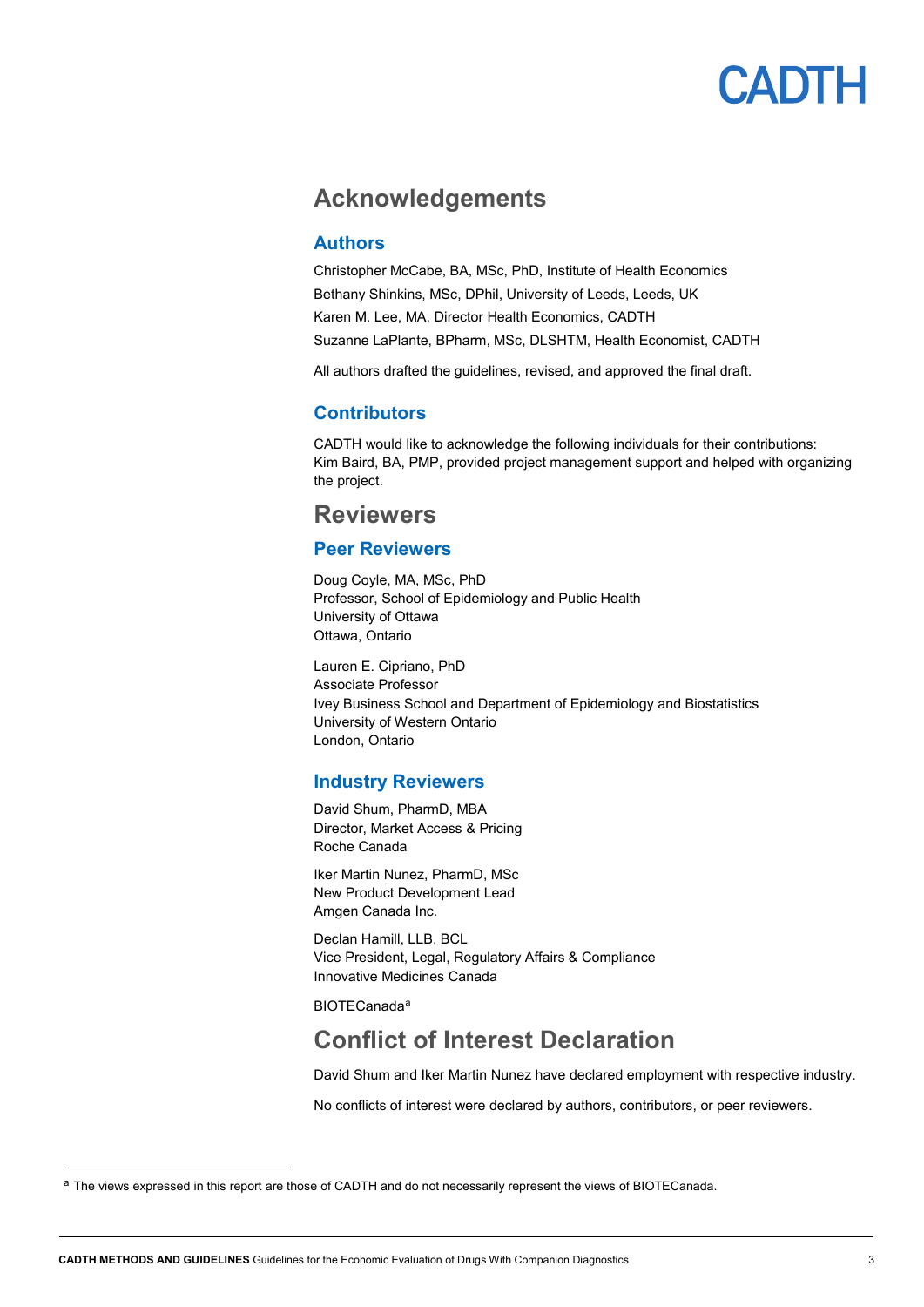

## **Table of Contents**

| $\mathbf 1$ . |  |  |  |
|---------------|--|--|--|
| 2.            |  |  |  |
| 3.            |  |  |  |
| 4.            |  |  |  |
| 5.            |  |  |  |
| 6.            |  |  |  |
| 7.            |  |  |  |
| 8.            |  |  |  |
| 9.            |  |  |  |
|               |  |  |  |
|               |  |  |  |
|               |  |  |  |
|               |  |  |  |
|               |  |  |  |
|               |  |  |  |
|               |  |  |  |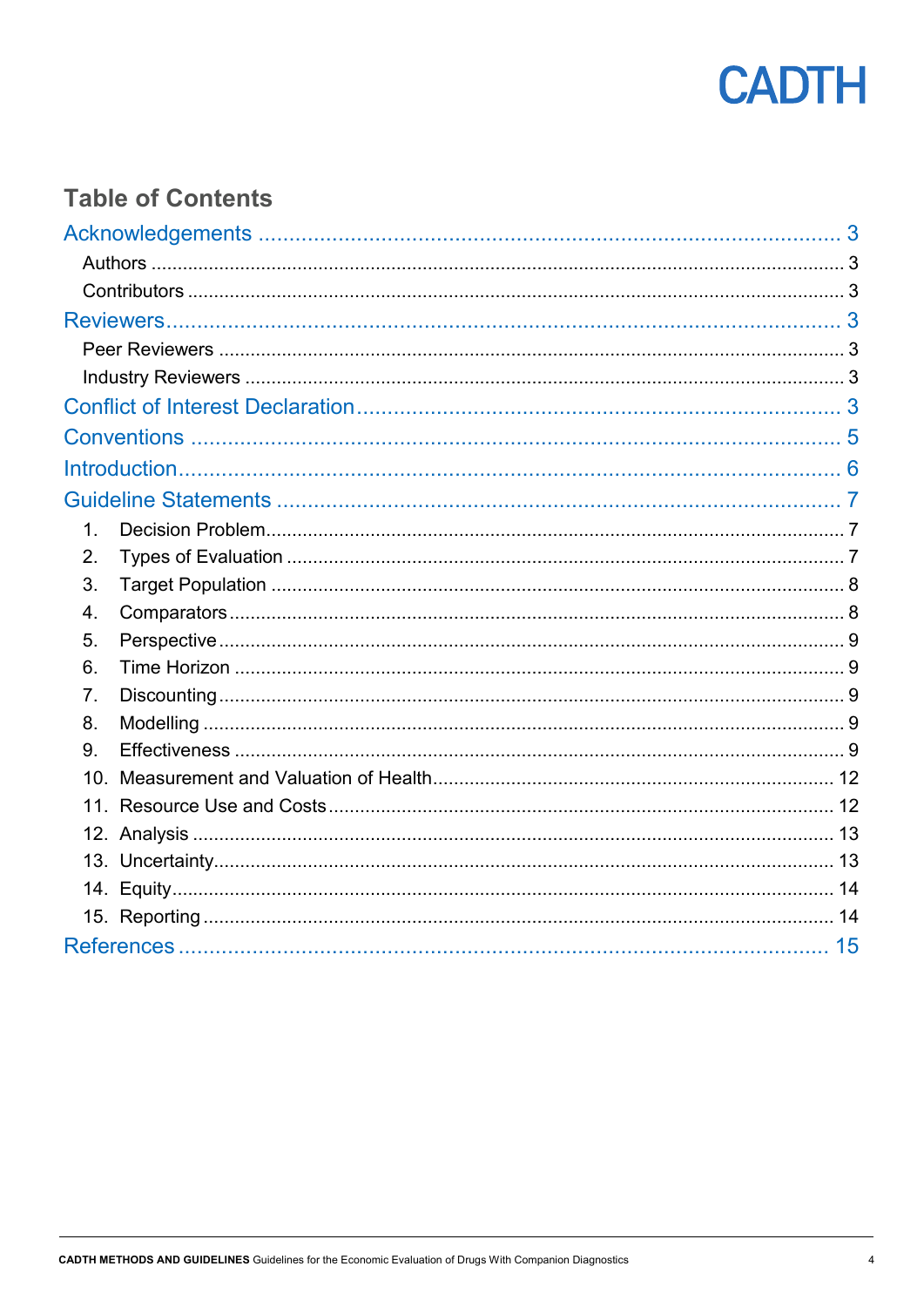### <span id="page-4-0"></span>**Conventions**

| <b>Companion diagnostic</b>                    | A test that measures an individual's protein or gene<br>expression or detects genetic variation for the purpose<br>of informing a treatment decision. <sup>1</sup>                                        |
|------------------------------------------------|-----------------------------------------------------------------------------------------------------------------------------------------------------------------------------------------------------------|
| <b>False-negative</b>                          | When an individual with the condition (or target<br>characteristic) is incorrectly identified by a test as not<br>having the condition (or target characteristic). <sup>2</sup>                           |
| <b>False-positive</b>                          | When an individual without the condition (or target<br>characteristic) is incorrectly identified by a test as<br>having the condition (or target characteristic) (adapted<br>from Annemans). <sup>2</sup> |
| <b>Negative predictive value</b>               | The proportion of test negative results that are true-<br>negative. $3$                                                                                                                                   |
| Positive predictive value                      | The proportion of test positive results that are true-<br>positive. <sup>3</sup>                                                                                                                          |
| <b>Routine practice</b>                        | A scenario representing current management.                                                                                                                                                               |
| Sensitivity (or true-<br>positive rate)        | The probability that an individual with the condition (or<br>target characteristic) has a positive test result<br>(adapted from Annemans). <sup>2</sup>                                                   |
| <b>Specificity (or true-</b><br>negative rate) | The probability that an individual without the condition<br>(or target characteristic) has a negative test result<br>(adapted from Annemans). <sup>2</sup>                                                |
| <b>Treat all</b>                               | A scenario where nobody receives the companion<br>diagnostic, and everyone receives treatment.                                                                                                            |
| True-negative                                  | An individual without the condition (or target<br>characteristic) is correctly identified by a test as not<br>having the condition (or target characteristic) (adapted<br>from Annemans). <sup>2</sup>    |
| <b>True-positive</b>                           | An individual with the condition (or target<br>characteristic) is correctly identified by a test as having<br>the condition (or target characteristic) (adapted from<br>Annemans). <sup>2</sup>           |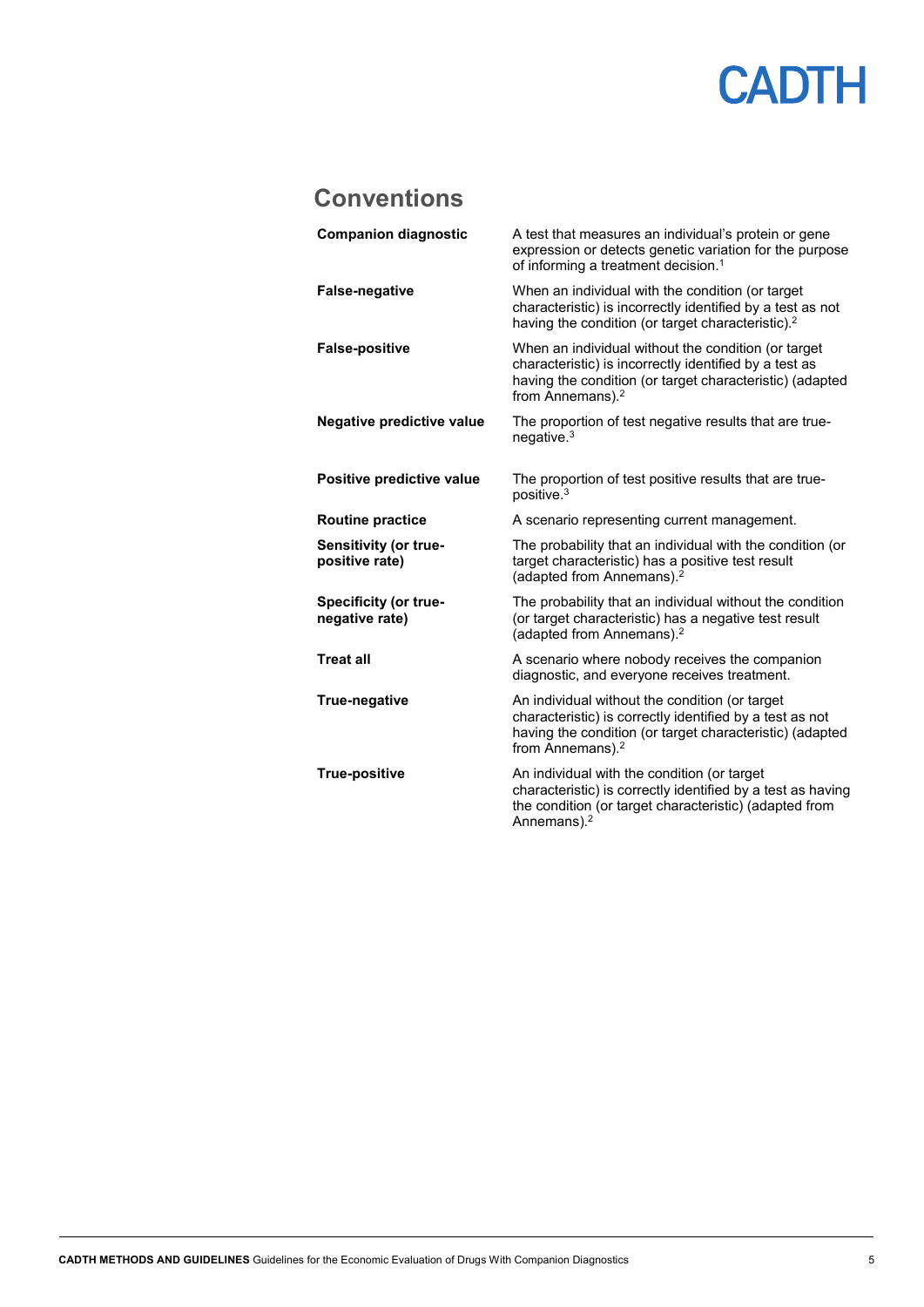### <span id="page-5-0"></span>**Introduction**

The intent of the following document is to provide additional guidance that pertains specifically to the economic evaluation of treatment and companion diagnostic combinations. The guidance in this document reflects best practices for conducting economic evaluations when assessing these combinations. More detailed guidance may be available when considering specific decision problems (e.g., drug reimbursement reviews) and readers should consult these documents if relevant.

As a general rule, economic assessments of treatments with companion diagnostics should adhere to CADTH's *Guidelines for the Economic Evaluation of Health Technologies: Canada – 4th Edition*. 4

Companion diagnostics are tests that measure an individual's protein or gene expression, or that detect genetic variation. Its results are then used to inform treatment decisions. <sup>1</sup> Companion diagnostics can be used for patient selection or treatment monitoring, with the ultimate goal being to improve safety, effectiveness, and patient health outcomes.<sup>5</sup> For the purpose of this guidance, the definition of a companion diagnostic is limited to a test that is used to identify individuals who are most likely to benefit or experience harms from a defined therapeutic intervention. Other scenarios, such as the use of a companion diagnostic to monitor therapeutic response or a comprehensive assessment of the companion diagnostic (when there are multiple potential uses of the companion diagnostic), are beyond the scope of this guidance.

Typically, the performance (accuracy) of diagnostic tests is assessed by comparing the test results with a gold (or reference) standard. For some companion diagnostics, a reference standard may not be available so performance in terms of sensitivity, specificity, true- or false-positive, and true- or false-negative might not be available.<sup>6</sup> Companion diagnostics might be developed at the same time as treatment (e.g., HER2 testing for HER2 inhibitors) or might become available several years after treatment has reached the market (e.g., CYP2C9 testing for warfarin).<sup>7</sup> While in some situations (e.g., launch of first-in-class product), there might be only one type of companion diagnostic available, often times several will be available, each with different sensitivity and specificity. The results might be expressed as a yes/no type of answer or as a series of cut-off values associated with different treatment results. In addition, a sequence of companion diagnostics rather than a single one might be used. These different situations show how companion diagnostics add to the complexity of the economic evaluation. Not only should treatment effect be considered, but so should the performance of the companion diagnostic, the interpretation of its results, and the clinician behavioural response to its results. Furthermore, implementation issues might need to be considered (e.g., when the treatment has been available long before the companion diagnostic, when the delay before obtaining the results is long, when cost is prohibitive). A more detailed description of the challenges related to the economic evaluation of companion diagnostics can be found in the literature.<sup>1,2,7,8</sup>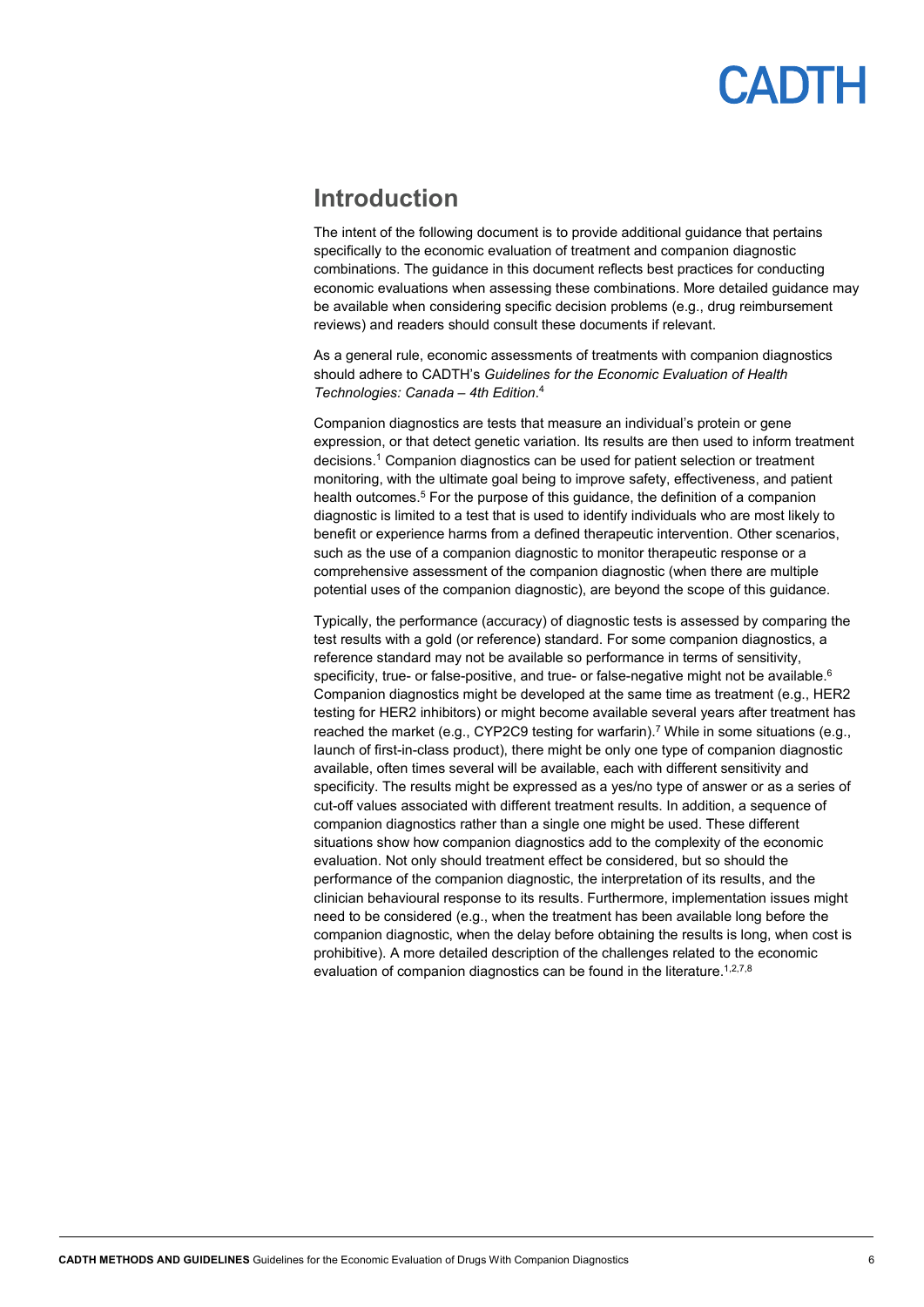

### <span id="page-6-0"></span>**Guideline Statements**

### <span id="page-6-1"></span>**1. Decision Problem**

- 1.1 The decision problem needs to encompass both the treatment and the companion diagnostic and be explicit about the dependency between them to produce clinical benefits.
- 1.2 The setting(s) in which the companion diagnostic and the treatment are provided must be clearly specified.
- 1.3 The decision-maker(s) and researchers should determine who is likely to pay for the treatment and the companion diagnostic to determine relevant perspectives.
- 1.4 The description of the companion diagnostic in the decision problem must be clearly described (e.g., explicit about which version[s] of the companion diagnostic are to be evaluated).
- 1.5 When scoping the decision problem, factors that impact upon clinician behavioural response to a companion diagnostic result, patient acceptance of the procedure and results, and patient adherence to treatment indicated by the companion diagnostic should be considered to determine whether they are relevant for consideration. Where these items are excluded, justification should be provided.
- 1.6 There may be several possible ways in which the companion diagnostic can be used within a clinical pathway and/or the results can be interpreted. The decision problem should clearly specify where and when the companion diagnostic will be used in the clinical pathway and how its result will inform the subsequent treatment decision. If there are several possible roles for the companion diagnostic under evaluation, there should be a separate decision problem for each purpose.
	- 1.6.1 In order to guide treatment, an assessment should be made as to the need for subsequent use of the companion diagnostic within the context of the decision problem.
	- 1.6.2 Consider if the companion diagnostic may be used outside of the stated clinical indication; for example, a companion diagnostic that is used to establish whether an individual should receive treatment may then be used to monitor for negative reaction. Where such monitoring is outside of the clinical indication for the companion diagnostic and beyond the scope of the decision problem, monitoring using the companion diagnostic should be excluded from the analysis.

### <span id="page-6-2"></span>**2. Types of Evaluation**

- 2.1 As indicated in CADTH's *Guidelines for the Economic Evaluation of Health Technologies: Canada – 4th Edition*, <sup>4</sup> the economic evaluation should be a costutility analysis with outcomes expressed as quality-adjusted life-years (QALYs).
- 2.2 All key clinical outcomes and costs from the companion diagnostic and treatment must be accounted for in the reference case. These might include:
	- clinician adherence to the use of the companion diagnostic
	- clinician adherence to the indicated treatment (based on the results of the companion diagnostic)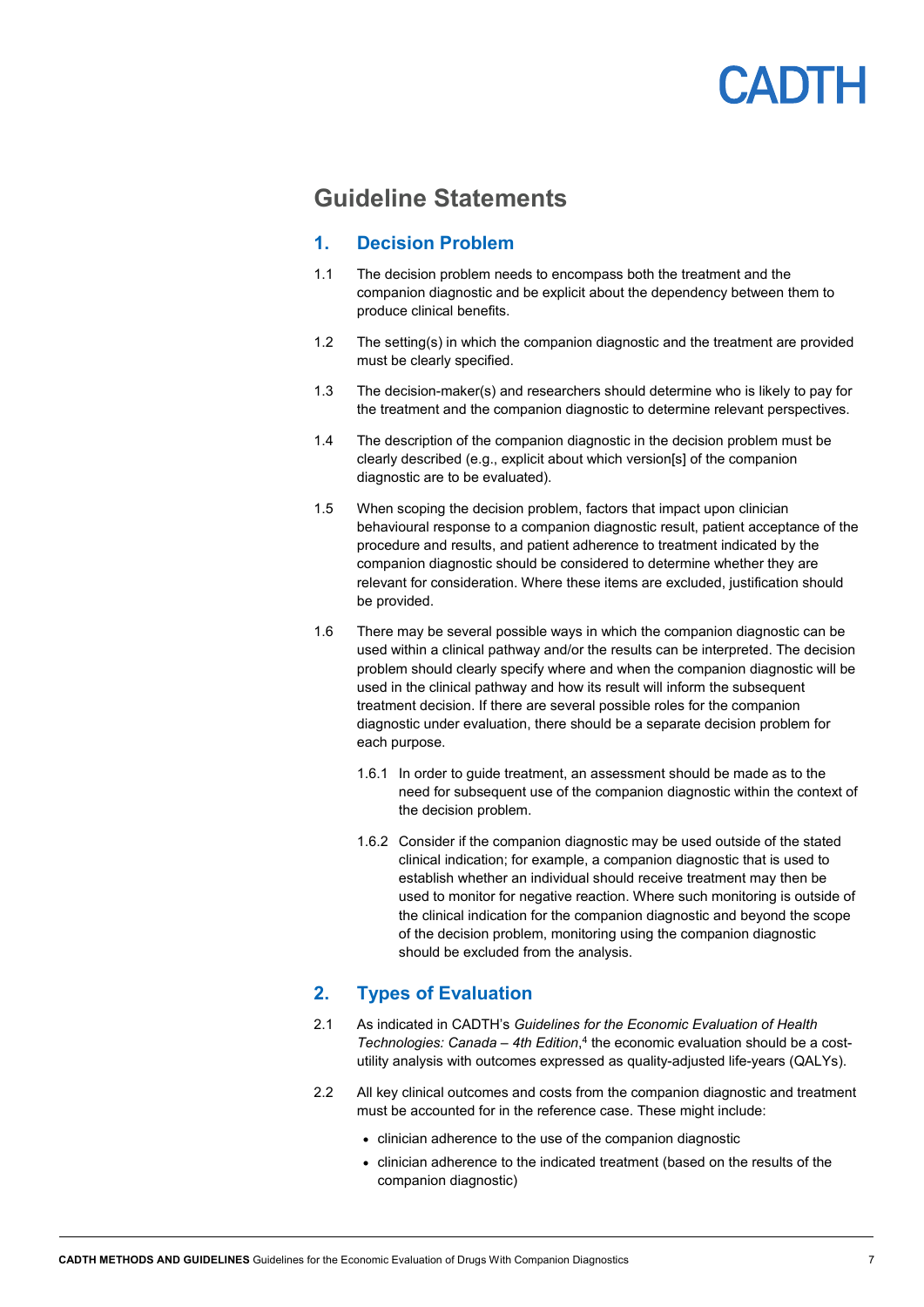- patient adherence to the indicated treatment
- all key clinical outcomes from the companion diagnostic and treatment
- increased and/or avoided complications.

If there are additional outcomes of interest for a broader perspective beyond the decision problem, these could be considered in a scenario analysis or discussed.

2.3 Key clinical outcomes that could not be included in the evaluation need to be fully described, alongside justifications for why the outcomes were excluded.

### <span id="page-7-0"></span>**3. Target Population**

- 3.1 In the reference case, the target population(s) for the companion diagnostic and subsequent treatment decision should be consistent with the decision problem.
- 3.2 The result(s) of the companion diagnostic may lead to the identification of distinct subgroups of the population (e.g., phenotypic, risk factors, or molecular characteristics) for which estimates of costs and outcomes associated with the treatment differ (e.g., treatment efficacy differs according to companion diagnostic result level categories). In this case, stratified analyses with results presented for each subgroup should be provided in the reference case. Otherwise, the analysis should be for the entire target population.
- 3.3 Spillover effects may be a consideration if health effects occur outside of those tested (e.g., if genetic information is shared between biological relatives). If there is evidence of health effects on individuals outside of those included in the target population(s) specified in the decision problem, these should be justified and addressed in a scenario analysis.

#### <span id="page-7-1"></span>**4. Comparators**

- 4.1 Fully describe all companion diagnostic and treatment combinations. Explicitly state how the result(s) of the companion diagnostic inform the subsequent treatment decision.
- 4.2 All (mutually exclusive and collectively exhaustive) decision alternatives should be considered and the choice of comparator(s) justified. This includes no test/no treatment, no test/treat everyone, and potentially various treatment policies in response to test results informed by different cut points, the potential to include additional clinical information in the final treatment decision, and the potential to include patient or physician preferences in the final treatment decision. "Treat all" and "routine practice" comparisons should always be considered as potential comparators when scoping the decision problem.
- 4.3 Consider whether there are alternative diagnostics (including those currently used in practice) that could be substituted for the companion diagnostic named in the decision problem, as this diagnostic could be used as a relevant comparator. Justification should be provided where these are not considered in the analysis.
- 4.4 The positioning and role of the companion diagnostic should be consistent with the decision problem. If there are multiple roles for the companion diagnostic to be evaluated, this should be addressed by specifying separate decision problems (as mentioned in guideline statement 1.6).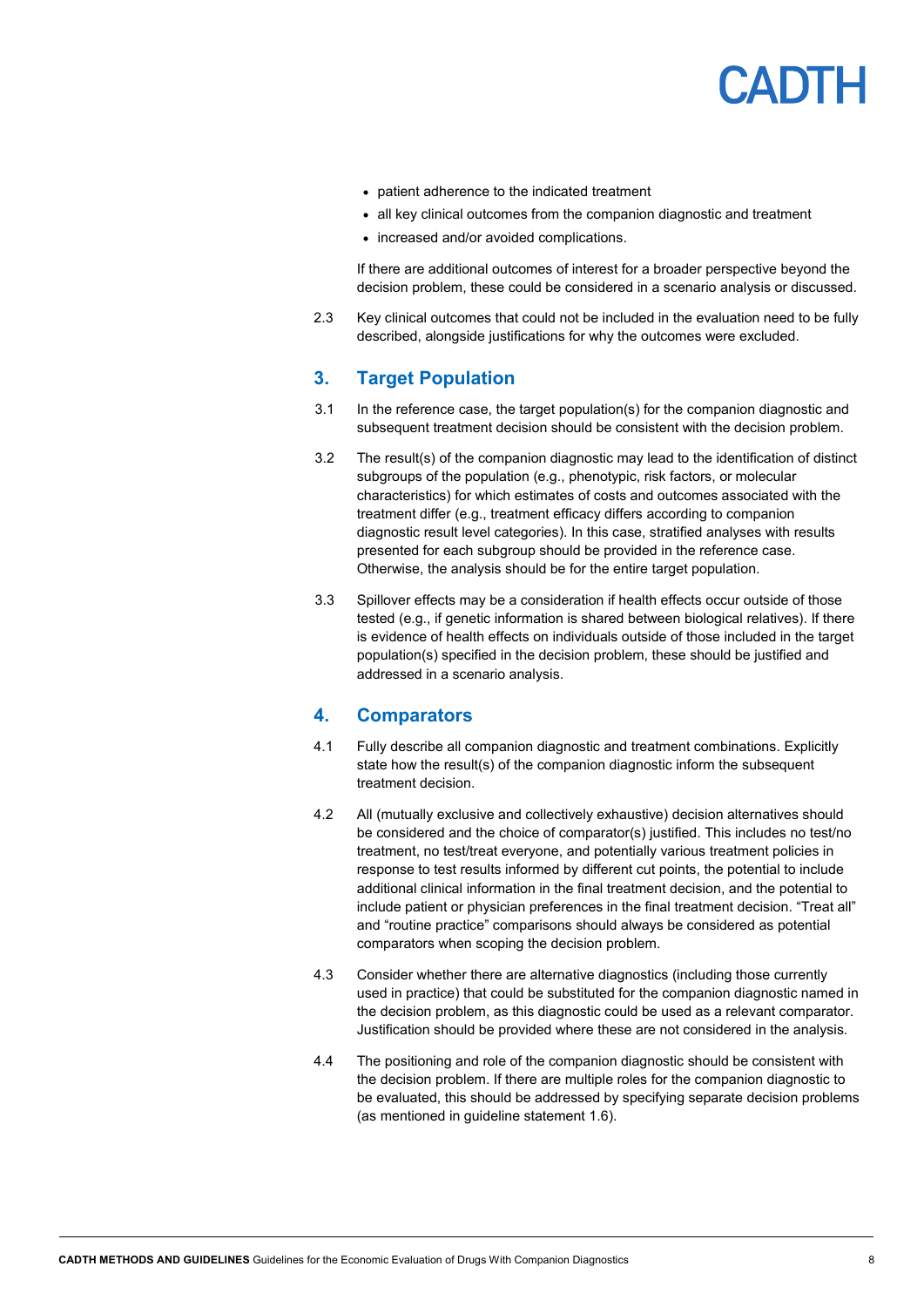### <span id="page-8-0"></span>**5. Perspective**

- 5.1 In the reference case, the perspective should be that of the publicly funded health care payer (see guideline statement 1.3).
- 5.2 In case of multiple public payers, a cost breakdown by payer (e.g., acute inhospital care, outpatient care, home services, drug formulary, cancer agency, long-term care) should be included to provide information to decision-makers.

### <span id="page-8-1"></span>**6. Time Horizon**

No additional recommendations. Refer to Section 6 of CADTH's *Guidelines for the Economic Evaluation of Health Technologies: Canada – 4th Edition*. 4

### <span id="page-8-2"></span>**7. Discounting**

No additional recommendations. Refer to Section 7 of CADTH's *Guidelines for the Economic Evaluation of Health Technologies: Canada – 4th Edition*. 4

### <span id="page-8-3"></span>**8. Modelling**

- 8.1 Identify the relevant clinical pathways to be compared, which include all relevant companion diagnostic and treatment alternatives and combinations. The number of pathways that need to be modelled may be extensive if companion diagnostic(s) is (are) being used for multi-level patient stratification.
- 8.2 The model should capture the impacts of the companion diagnostic and treatment interventions on the natural history of the condition. If there is a lack of evidence for the downstream health consequences of detecting and treating condition earlier, this should be clearly stated. Any modelling assumptions regarding natural history, shifts in staging of the condition, and subsequent response to treatment need to be explicit and made with caution. Uncertainty in assumptions (e.g., potential for over-diagnosis and over-treatment) should be considered in scenario analyses.

### <span id="page-8-4"></span>**9. Effectiveness**

- 9.1 All evidence for each identified relevant clinical pathway to be compared should be identified. This may include the companion diagnostic, the corresponding treatment, the combination of the treatment and the companion diagnostic, the treat-all option, and the routine practice option.
- 9.2 Clinical effects should be obtained from the specific population being considered (e.g., effectiveness of treatment for true-positive patients should be gleaned from populations who test positive and receive treatment, and not just studies considering treatment alone without testing). Similarly, the effects for falsepositive patients should be reflective of the specific population. In the absence of linked companion diagnostic-treatment effectiveness data, explicit reporting of the patient population from which included effectiveness data has been obtained, and how it relates to the characteristics of the population affected by the decision, is required. The implications of the uncertainty attributable to using treatmentonly effectiveness estimates must be described.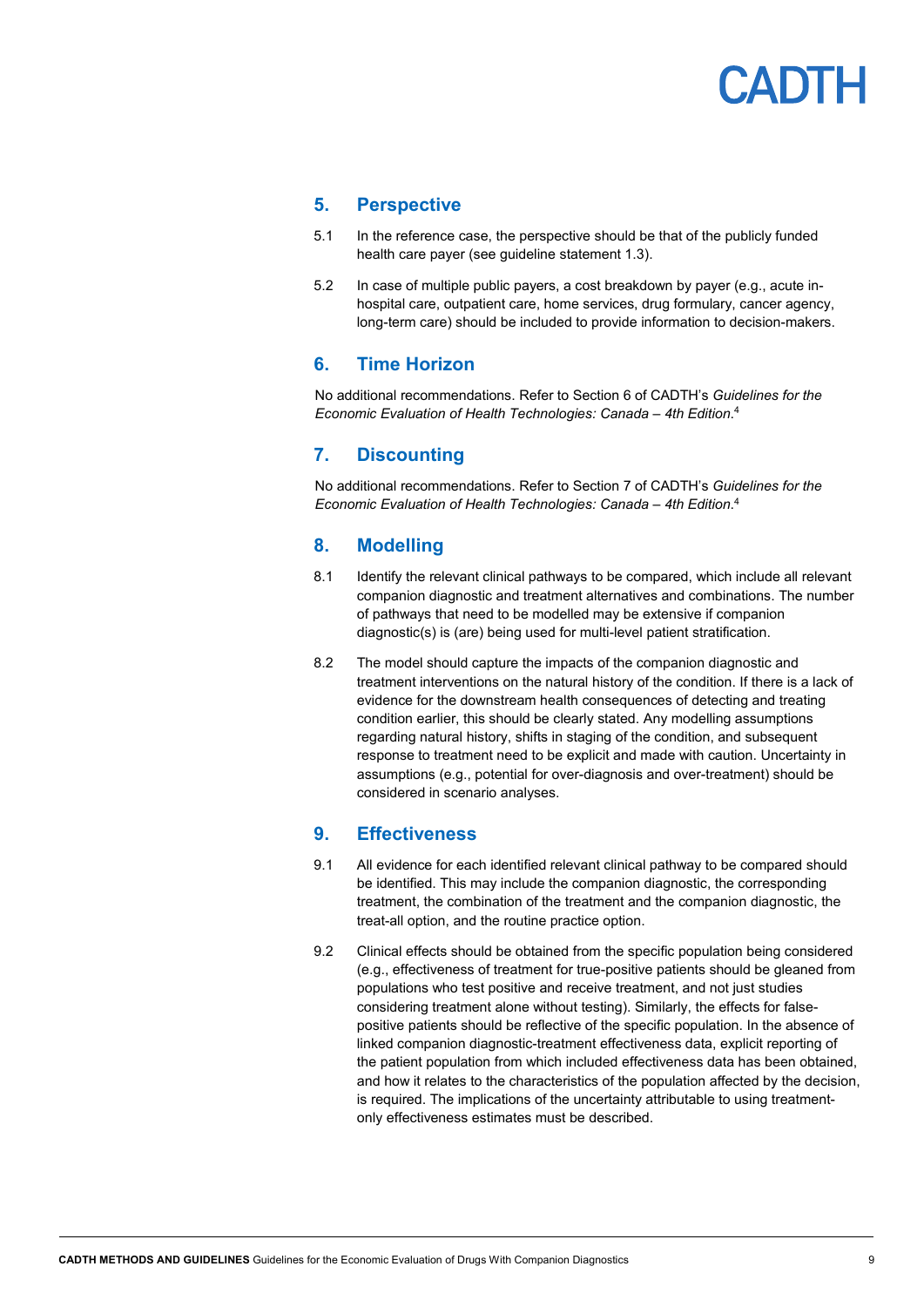

#### Linking Evidence via Decision-Analytic Modelling

- 9.3 When there are no clinical studies that follow patients from diagnosis to downstream health outcomes (i.e., clinical utility studies of the companion diagnostic), different types of evidence can be linked together via decisionanalytic modelling.
- 9.4 Linking evidence is meaningful when the evidence for the proposed companion diagnostic(s) and for the proposed treatment(s) has been generated in similar patient populations that reflect the target population.
- 9.5 Evidence of companion diagnostic and treatment performance should be selected in a comprehensive and unbiased manner, using appropriate methods of systematic literature review.
- 9.6 There are likely to be multiple factors in addition to the outcome of the diagnostic that may influence a treatment decision and adherence to treatment. If it is assumed in the model that the results from the companion diagnostic solely determine the treatment decision, evidence to support this should be provided (for examples, see Lo et al. [2010]). <sup>9</sup> Otherwise, explicit consideration of the impact of clinician and patient preferences on treatment decisions should be included in the model structure (for examples, see Paulden et al. [2013]).<sup>10</sup>
- 9.7 If relevant, the uptake rate of the companion diagnostic should be included in the model structure and supported by evidence. If this evidence is not available but the uptake rate is relevant, then a scenario analysis should be reported using a range of possible uptake rates.

#### Companion Diagnostic Accuracy

- 9.8 In order to avoid spectrum bias, evidence of companion diagnostic accuracy should be generated in the population to receive the companion diagnostic in clinical practice as defined in the decision problem. If accuracy data has come from a different patient population, there needs to be evidence of its portability from the population in which it was developed to the population to which it is applied. This may be possible to obtain from subgroup analyses within diagnostic accuracy studies (for examples, see Lachs et al. [1992]).<sup>11</sup>
- 9.9 In some situations, there is no reference standard for the companion diagnostic or the reference standard is unclear (e.g., biomarker correlating with treatment response or disease progression).<sup>6</sup> However, when such a standard exist, the choice of the reference standard should be consistent with the agreed definitions (i.e., "the best available method for establishing the presence or absence of disease target condition.")<sup>12</sup> If a single reference standard test is not available or is unacceptable for the requested use and/or requested population, select the next best alternative based on which test is most likely to produce the most accurate estimation of disease status. If multiple reference standard tests are appropriate or possible, alternative reference standard tests can be explored in a scenario analysis. If there are concerns about the accuracy of the reference standard test used in the model, analysts should acknowledge and provide discussion.
- 9.10 Often, the results from companion diagnostics are produced on a continuous scale, rather than as a binary "positive" or "negative" result. When multiple companion diagnostics, be it binary or continuous, are combined, a continuous probability score is typically produced. Cut-offs are then typically selected to facilitate the categorization of patients as either "positive" or "negative" for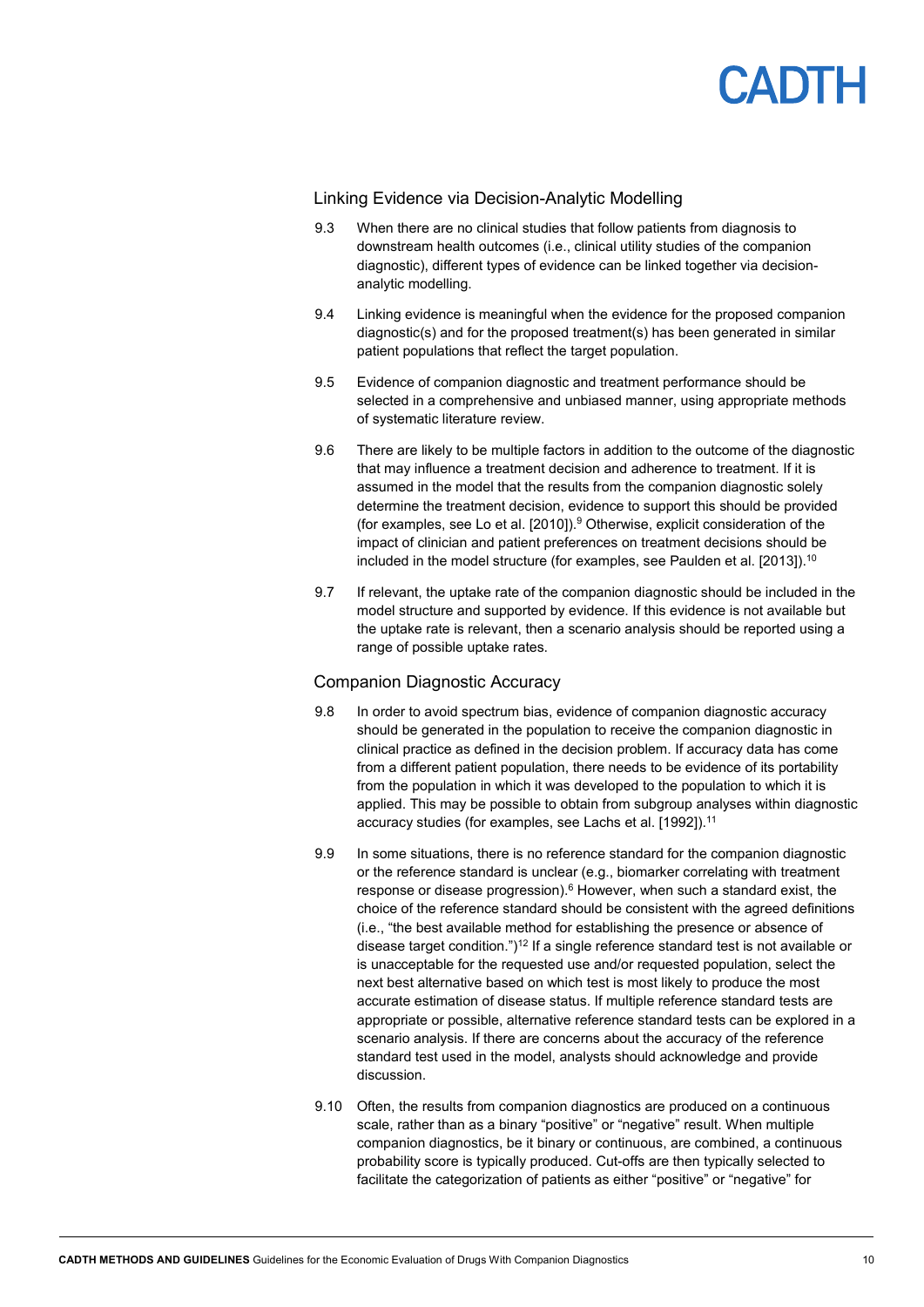

treatment decisions. Adjusting the cut-off of a companion diagnostic will change performance characteristics and, consequently, the clinical- and costeffectiveness of treatment decisions, as well as their budget impact. Ideally, data will be available to examine the effect on cost-effectiveness of changing the companion diagnostic cut-off. While performance data may not be available at different cut-offs, when analysts have access to receiver operating characteristic curves, or ideally, patient-level data, every effort should be made to extract performance data for a range of cut-offs to enable decision-makers to understand the scope for optimizing the cost-effectiveness of the companion diagnostic and treatment combination by varying the cut-off.

- 9.11 Where a meta-analysis of accuracy data is undertaken to produce evidence to parameterize the model, adherence with best practice in the statistical methods used (as outlined in the *Cochrane Handbook for Diagnostic Test Accuracy Reviews*) <sup>13</sup> is required.
- 9.12 The consequence of a false-positive companion diagnostic result should be fully modelled. If individuals are treated unnecessarily, then the reduction in treatment effectiveness; any harm from the treatment, including avoidable anxiety; and the associated resource consumption should be included in the model. It is possible that individuals with a false-positive result will not go through the entire treatment cycle as their true disease status becomes evident over time or based on treatment response. If this is the case, then this should also be recognized in the model.
- 9.13 For false-negative companion diagnostic results, the likelihood that patients will not receive the same treatment as true-positive cases, and the associated consequences from this, need to be fully modelled. This should include consideration of the health and resource use implications of any "lost treatment options" due to delayed diagnosis.
- 9.14 If multiple tests or platform tests are being utilized, the analysis will need to take explicit account of the probability of incidental findings, and their impact on health care resource utilization and health outcomes (for examples, see Xiong et al. [2006]).14
- 9.15 Where co-dependent accuracy statistics, such as sensitivity and specificity, are being used to inform model parameters, the correlation between the two parameters should be built into the model by using paired distributions.
- 9.16 If multiple companion diagnostics are being used in sequence, or in combination with each other, the changes to the case-mix after each companion diagnostic and the inter-dependency between performance characteristics should, where possible, be incorporated into the modelling. Where this is not possible, this issue should be highlighted as a key weakness in the Discussion section of the report, along with a narrative account of whether it is possible to describe the direction of effect on this inter-dependency on the findings. Scenario analysis should be considered where primary data are not available.
- 9.17 To model the performance of the companion diagnostic, transition probabilities are guided by rates of true- and false-positives as well as true- and falsenegatives from the companion diagnostic. This should be applied to the model, the source(s) should be reported, and quality of the information assessed. Strengths and weaknesses of the sources of information should be presented in the Discussion section.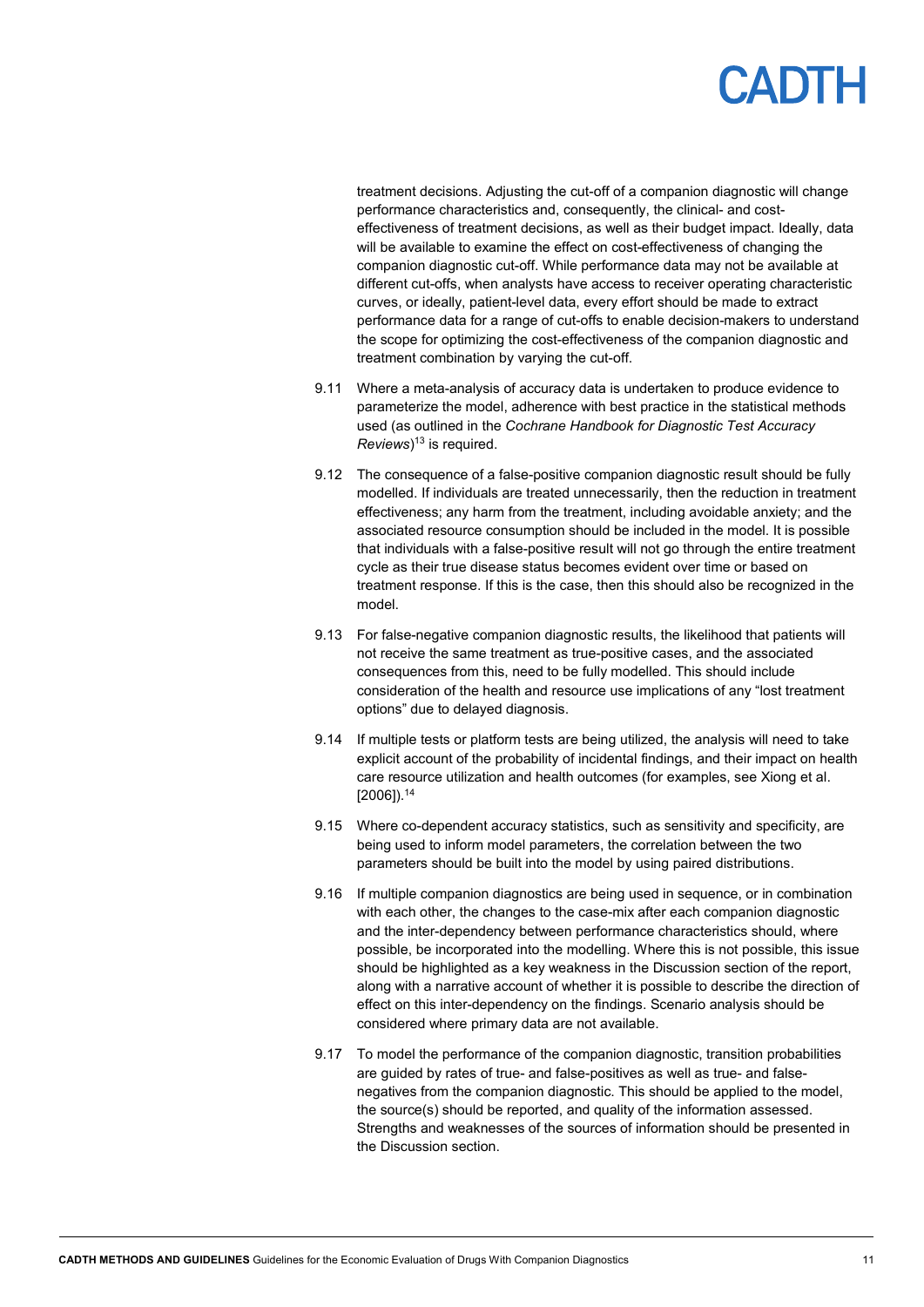

### <span id="page-11-0"></span>**10. Measurement and Valuation of Health**

- 10.1 In the reference case, QALY should be used as the method of capturing the value of the combined health effect of the treatment and companion diagnostic.
- 10.2 When applying utilities, health states and the time spent in each health state across the whole clinical pathway should be considered for all different companion diagnostic outcomes (e.g., false- and true-positive, false- and truenegative).

#### <span id="page-11-1"></span>**11. Resource Use and Costs**

- 11.1 Include the cost of companion diagnostic(s) undertaken on all patients for whom the treatment is being considered, in addition to the costs arising from the diagnostic information produced and subsequent treatment decisions. The cost components to include will depend on the perspective of the analysis. The analyst should also consider whether the companion diagnostic will be provided as part of an existing panel of tests, will be added to an existing panel of tests, or will be available as a test on its own. The following provides a reminder of some of the key cost components for consideration when undertaking an analysis from the perspective of a publicly funded health care payer.
	- 11.1.1 Costs associated with the diagnostic: companion diagnostic cost, including the costs of sampling and consultations regarding results; costs of re-testing for non-assessable results; and costs for adverse events associated with testing. If a fee is not available for the companion diagnostic, a health care provider approach (micro costing) may be used to estimate the health care costs. This would include the costs of infrastructure, staff, material, quality assurance for testing, and the costs of collecting, storing, and retrieving the samples. Furthermore, if capital investment is required, this should also be accounted for (with appropriate amortization).
	- 11.1.2 Costs associated with treatment(s): treatment (drug, routine care) and administration, monitoring, other concomitant drugs, and drug-related adverse events (including for those where the result was false-positive).
	- 11.1.3 Cost components associated with the downstream impact of companion diagnostic and treatment interventions: change in the number of inpatient admissions, accident and emergency attendances, outpatient clinic visits, etc.
- 11.2 Depending on the perspective of the decision problem, additional costs that are driven by companion diagnostic(s) and treatments in terms of availability (e.g., limited capacity or wait lists) and location (e.g., need to travel, need to send in samples) should be incorporated into the analyses, or at a minimum should be described and their implications discussed.
- 11.3 Ensure that all additional resources required for uptake and training are included in the costs.
- 11.4 Ensure any one-off or long-term costs and associated systems costs (e.g., tailoring or maintaining electronic health records) are included, or their exclusion clearly justified.
- 11.5 Where costs are anticipated to decrease over time (e.g., capital acquisition, training or learning curves), this could be explored in scenario analyses or described in the Discussion section.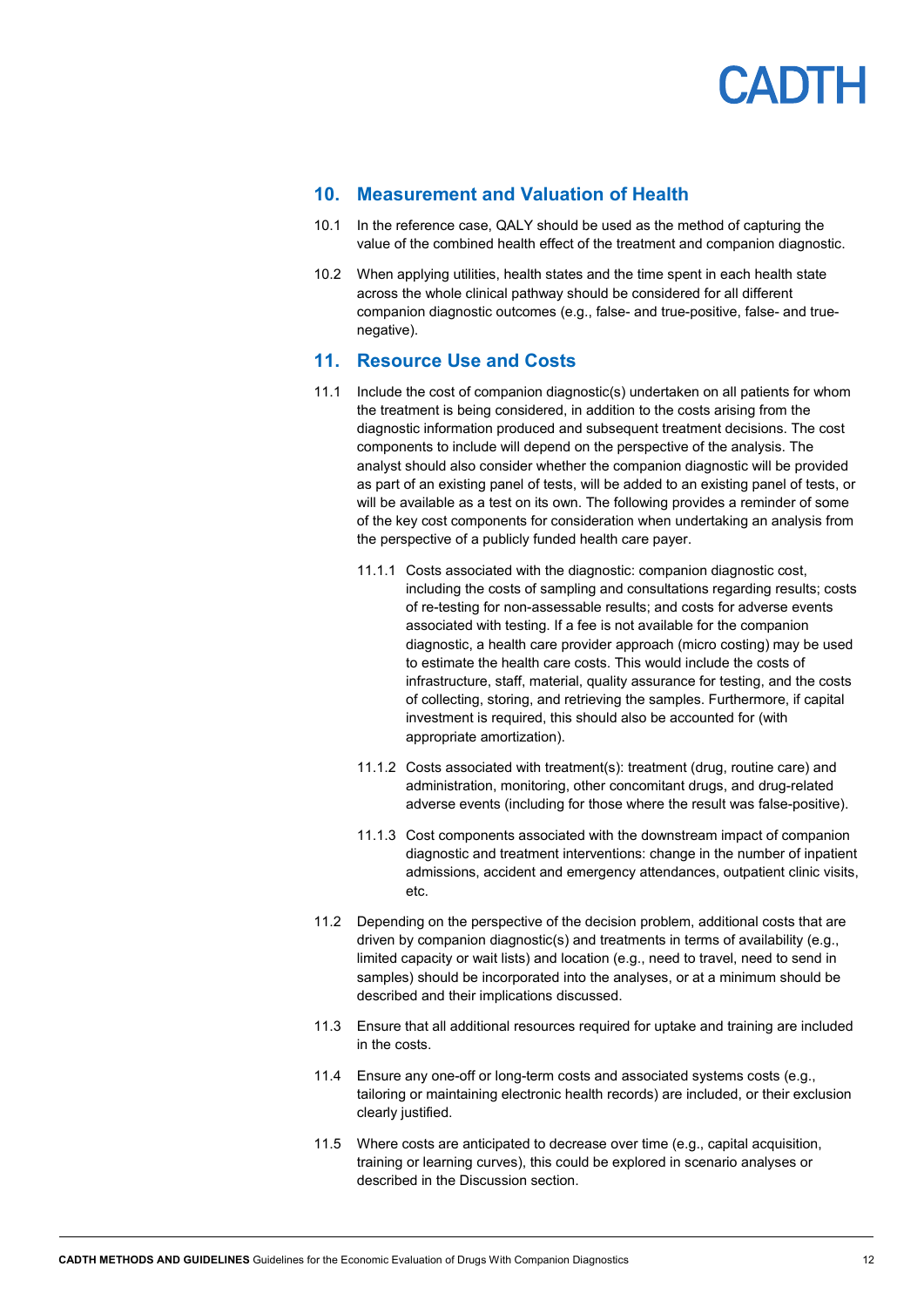# **ADTH**

### <span id="page-12-0"></span>**12. Analysis**

- 12.1 In line with CADTH's *Guidelines for the Economic Evaluation of Health Technologies: Canada – 4th Edition*, <sup>4</sup> researchers should report disaggregated expected costs and outcomes for each strategy, and incremental costs and outcomes for the whole population and any subgroups identified in the decision problem. The analyses should be conducted and the results reported sequentially.
- 12.2 Assessments of whether there is a companion diagnostic performance level below which the companion diagnostic should not be used (for example, either false-positives are too great or false-negatives are too great) should always be reported. This may be undertaken using one-way stochastic sensitivity analysis of the performance characteristic parameters, and plotting the performance values that are expected to produce a negative net benefit, alongside the probability that these values will be observed (for examples, see Soares et al. [2018]).6

### <span id="page-12-1"></span>**13. Uncertainty**

- 13.1 A comprehensive analysis of uncertainty should be undertaken in line with CADTH's *Guidelines for the Economic Evaluation of Health Technologies: Canada – 4th Edition*. 4
- 13.2 Special attention should be given to vary treatment(s) effectiveness, companion diagnostic(s) performance, uptake rate, and the prevalence of patients from the tested population with the condition to be treated.
- 13.3 The following scenario analyses should be conducted as part of the standard set:
	- prevalence of individuals that should receive treatment
	- proportion of individuals eligible for companion diagnostic (i.e., lower threshold for using companion diagnostic) where relevant
	- rate of companion diagnostic uptake
	- diagnostic accuracy (i.e., companion diagnostic performance characteristics such as sensitivity and specificity)
	- effectiveness of treatment in all those who subsequently receive the treatment (i.e., those with a true-positive or false-positive)
	- heterogeneity in clinical and/or patient behavioural response to companion diagnostic results (i.e., adherence to recommendation from companion diagnostic results)
	- impact of clinician preferences on companion diagnostic and treatment decisions (for examples, see Lo et al. [2010] $^9$  and Paulden et al. [2013]) $^{\rm 10}$
	- impact of patient preferences on companion diagnostic and treatment decisions (for examples, see Lo et al. [2010] $^9$  and Paulden et al. [2013]). $^{10}$
- 13.4 Companion diagnostic technologies may have a less mature evidence base compared with conventional technologies that have been licensed based on large phase III trial programs. As a result, decision-makers may be particularly interested in the value of gathering additional evidence on different components of the decision problem as well as the expected cost-effectiveness of the technology given the current evidence base. Therefore, analysts should consider the provision of expected value of partial information (EVPI) analyses on the companion diagnostic performance and treatment effectiveness parameters to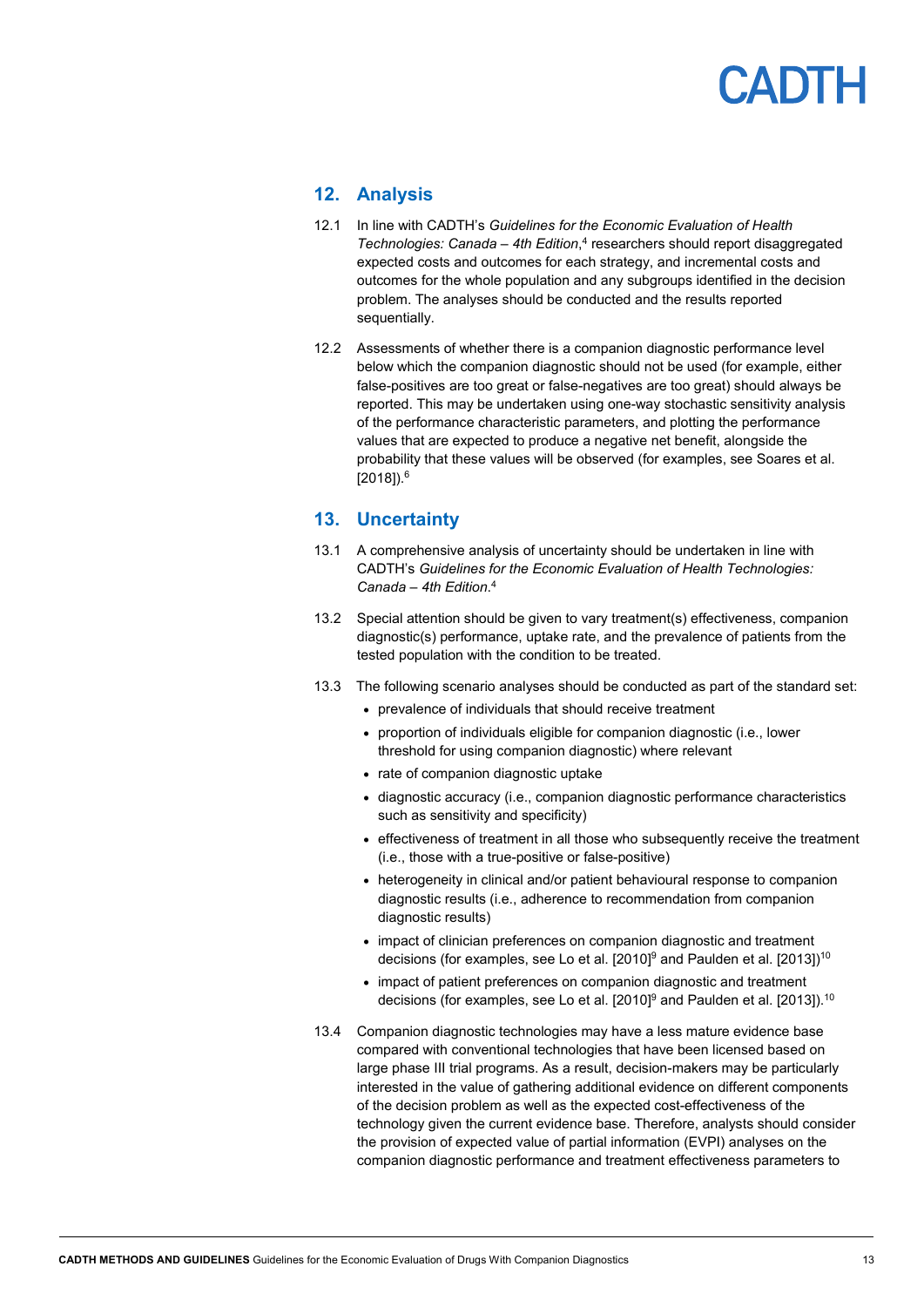

support the decision-maker's consideration of the contribution of each parameter (or group of parameters) to the total decision uncertainty.

- 13.4.1 Where significant uncertainties remain in key model parameters, it may be necessary to revisit the economic evaluation at a later stage of the technology life cycle when further data are available (e.g., from ongoing research).
- 13.4.2 Where the decision problem includes consideration for further research to inform future decisions, to help reduce decision uncertainty, use value-ofinformation (VOI) analysis may provide the decision-maker with insights into which aspects of the diagnostic technology or treatment could benefit from additional research.
- 13.5 If spillover effects are explored in a scenario analysis, any differences in the health effects between the populations tested and treated, and those indirectly affected need to be fully described.

### <span id="page-13-0"></span>**14. Equity**

No additional recommendations. Please refer to Section 6 of CADTH's *Guidelines for the Economic Evaluation of Health Technologies: Canada – 4th Edition*. 4

#### <span id="page-13-1"></span>**15. Reporting**

- 15.1 Reporting should adhere to the recommendations in CADTH's *Guidelines for the Economic Evaluation of Health Technologies: Canada – 4th Edition*. 4
- 15.2 Report results (total cost, total QALYs, incremental costs and QALYs, incremental cost-effectiveness ratio [ICER]) for all perspectives assessed.
- 15.3 Report results (total cost, total QALYs, incremental costs and QALYs, ICER) by budget holder (e.g., acute in-hospital care, outpatient care, home care services, drug formulary, cancer agency, long-term care) where costs are borne by different decision-makers or payers. At a minimum, treatment costs and companion diagnostic costs must be reported separately from other health care costs.
- 15.4 Report disaggregate results in terms of individual cost components, predicted companion diagnostic outcomes (true- and false-negatives, true- and falsepositives), and predicted clinical outcomes (mortality, events, etc.). Results should also be provided in terms of the costs and outcomes for false-positives and false-negatives.
- 15.5 Report implementation costs, where relevant.